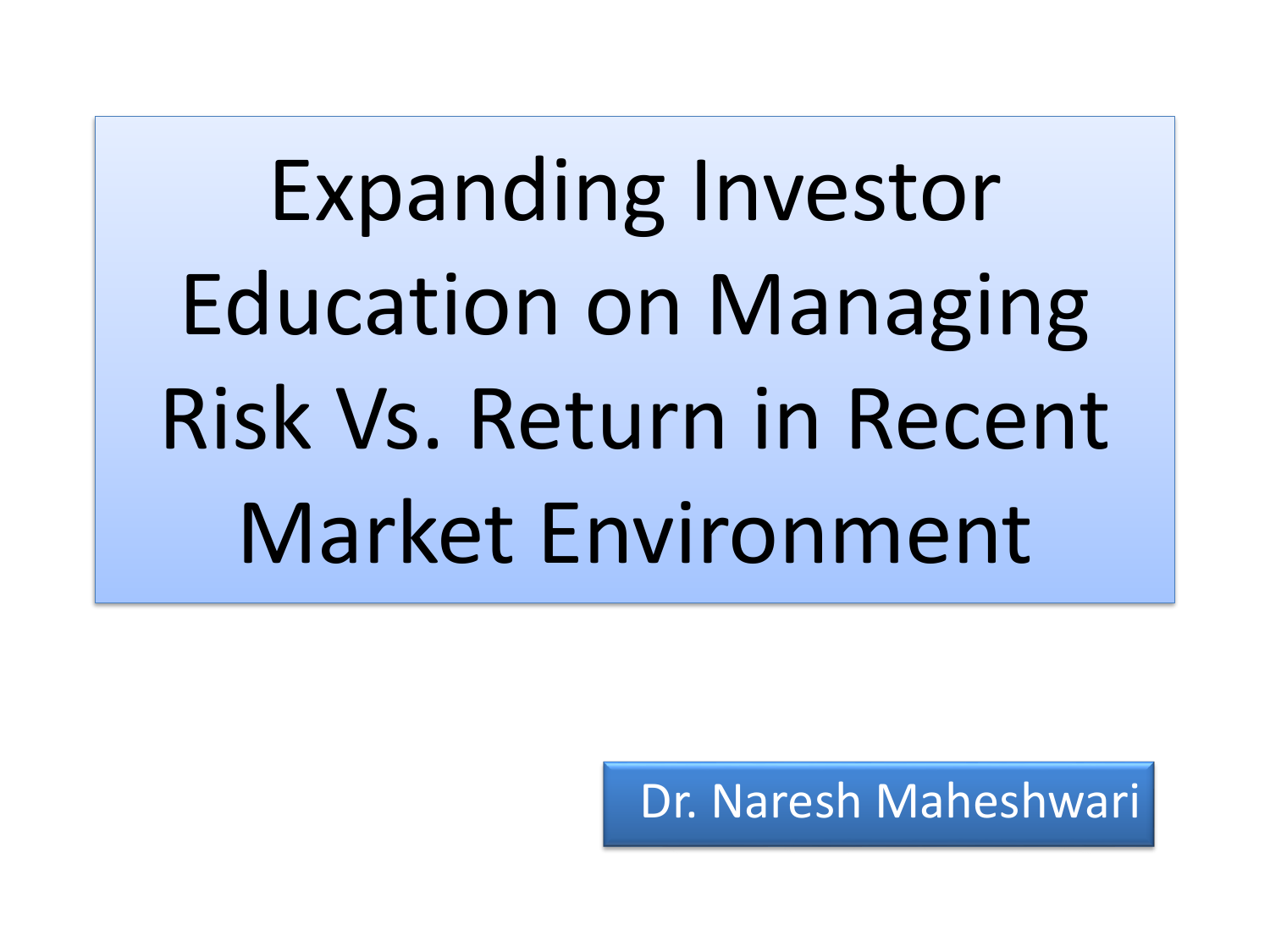# Low Interest Regime

#### **Interest Rate in India**

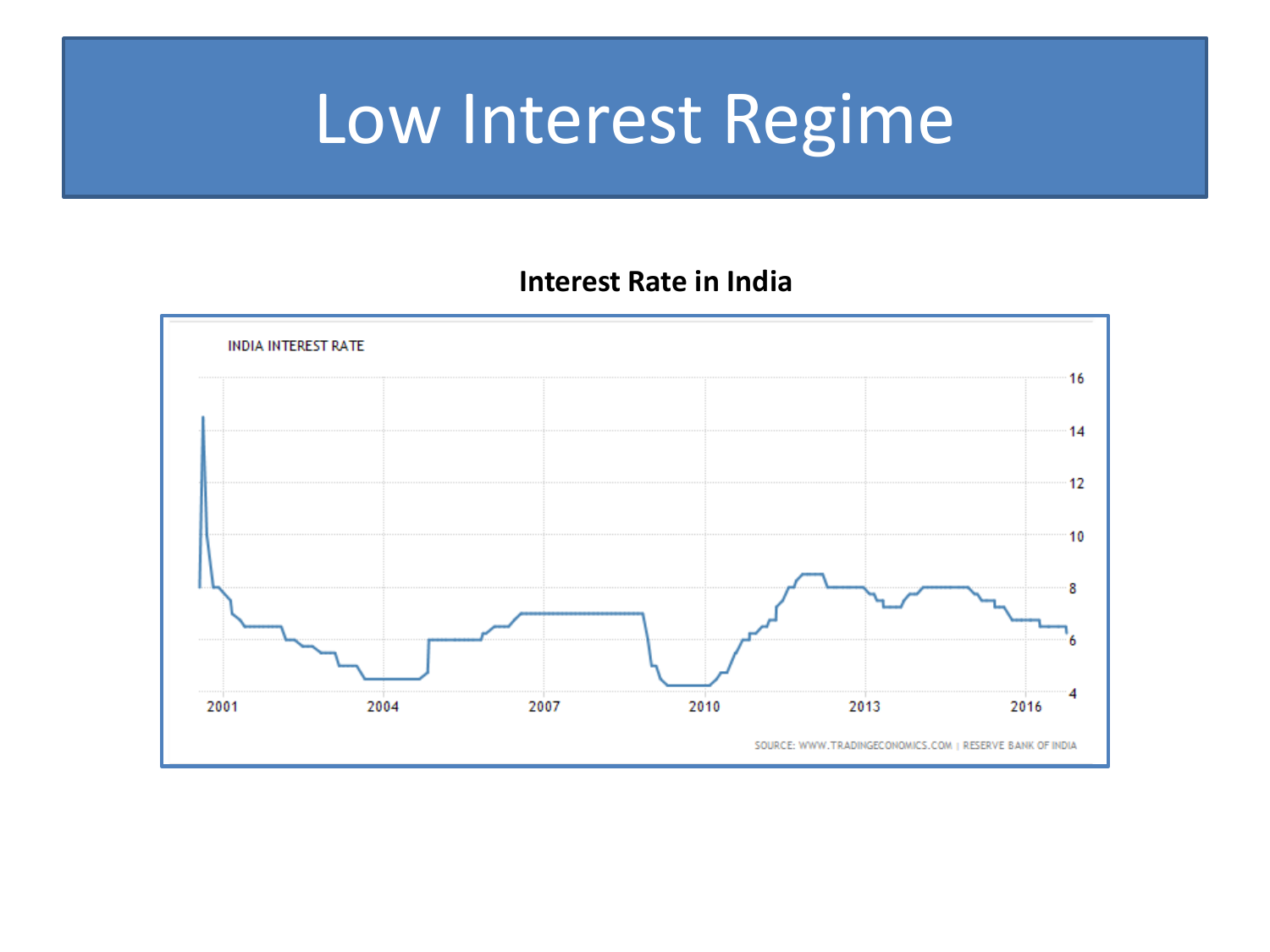### Impact of Declining Interest Rate

| <b>Annual Deposit   Maturity</b> | Amount @ 5% $\overline{\phantom{a}}$ Amount @ 6% | Maturity | Maturity<br>$\vert$ Amount @ 7% | Maturity<br>Amount @ 8% |
|----------------------------------|--------------------------------------------------|----------|---------------------------------|-------------------------|
| 100,000 for 30<br>Years          | 7.096 M                                          | 8.595 M  | 10.46 M                         | 12.8 M                  |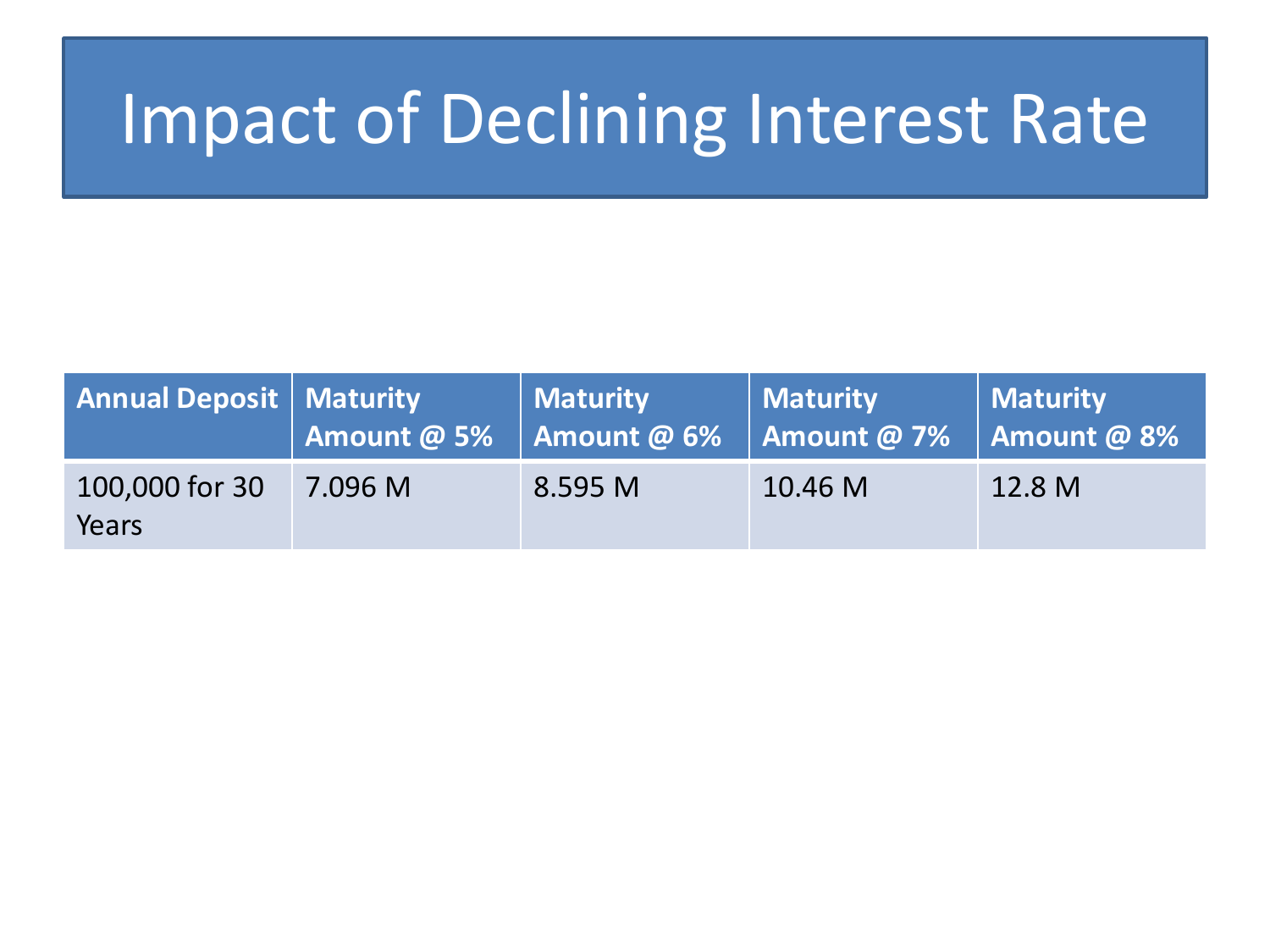#### Emerging Future Trend in Investment



**Fund Management is purely discretionary to Scheme Manager**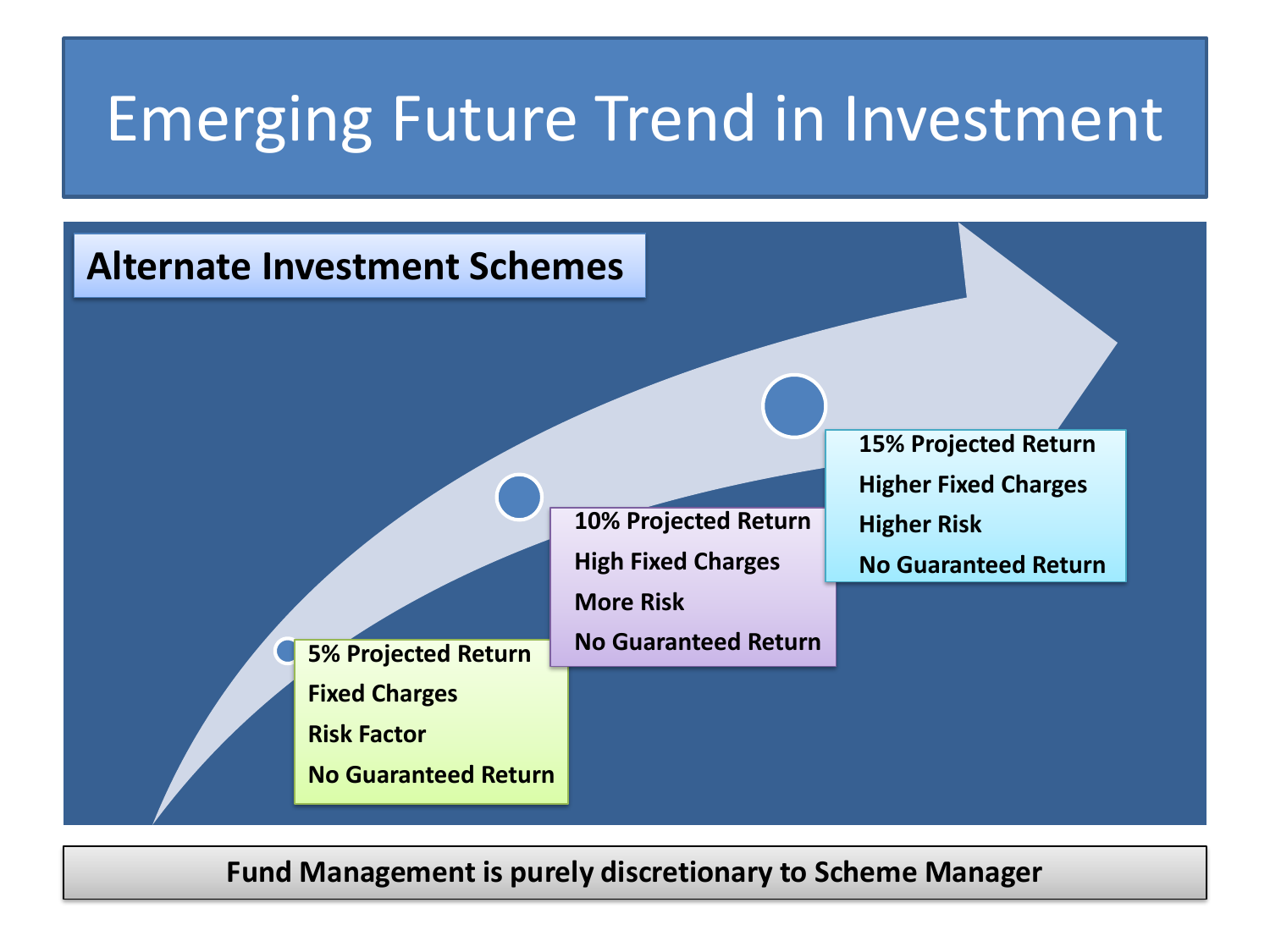#### Need For Extra Protection

- Reduction in net inflow of old public/ pensioners.
- Imperative to find out source of higher income
- Human Tendency to try for more
- Emergence of Hybrid and complex products
- Distributor Margin Under Pressure
- Propensity to devote low time and efforts in due diligence
- Gullible Investors and Ponzi Schemes
- Mis-selling by organized sector

*"What is comfortable may be desirable but rarely profitable"*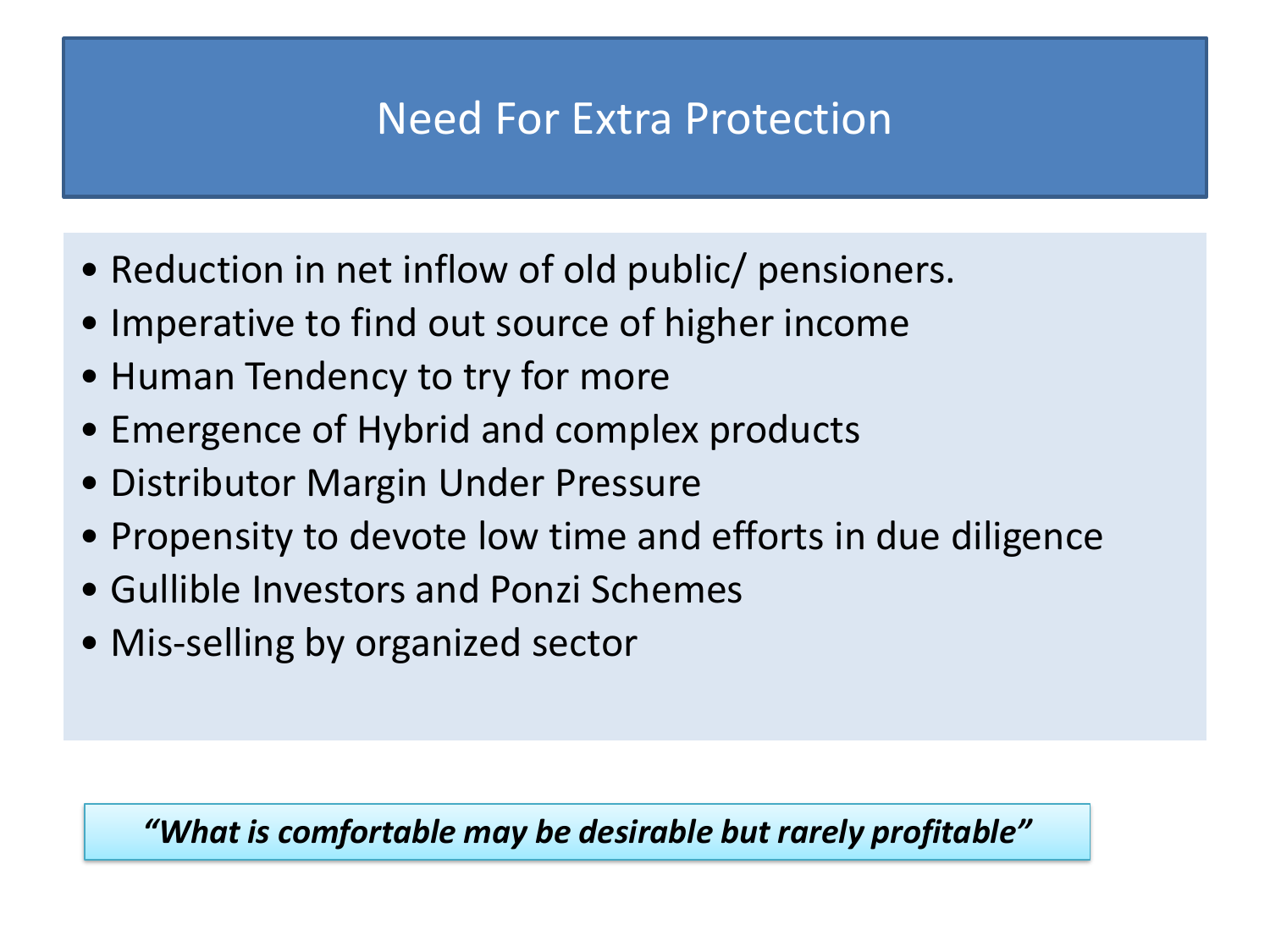### Gearing up Investor Education

#### What is Investor Education?

#### $\triangleright$  How is it to be imparted in a most effective, efficient and economical manner?

#### What are the challenges?

*"Literacy is a bridge from misery to hope"*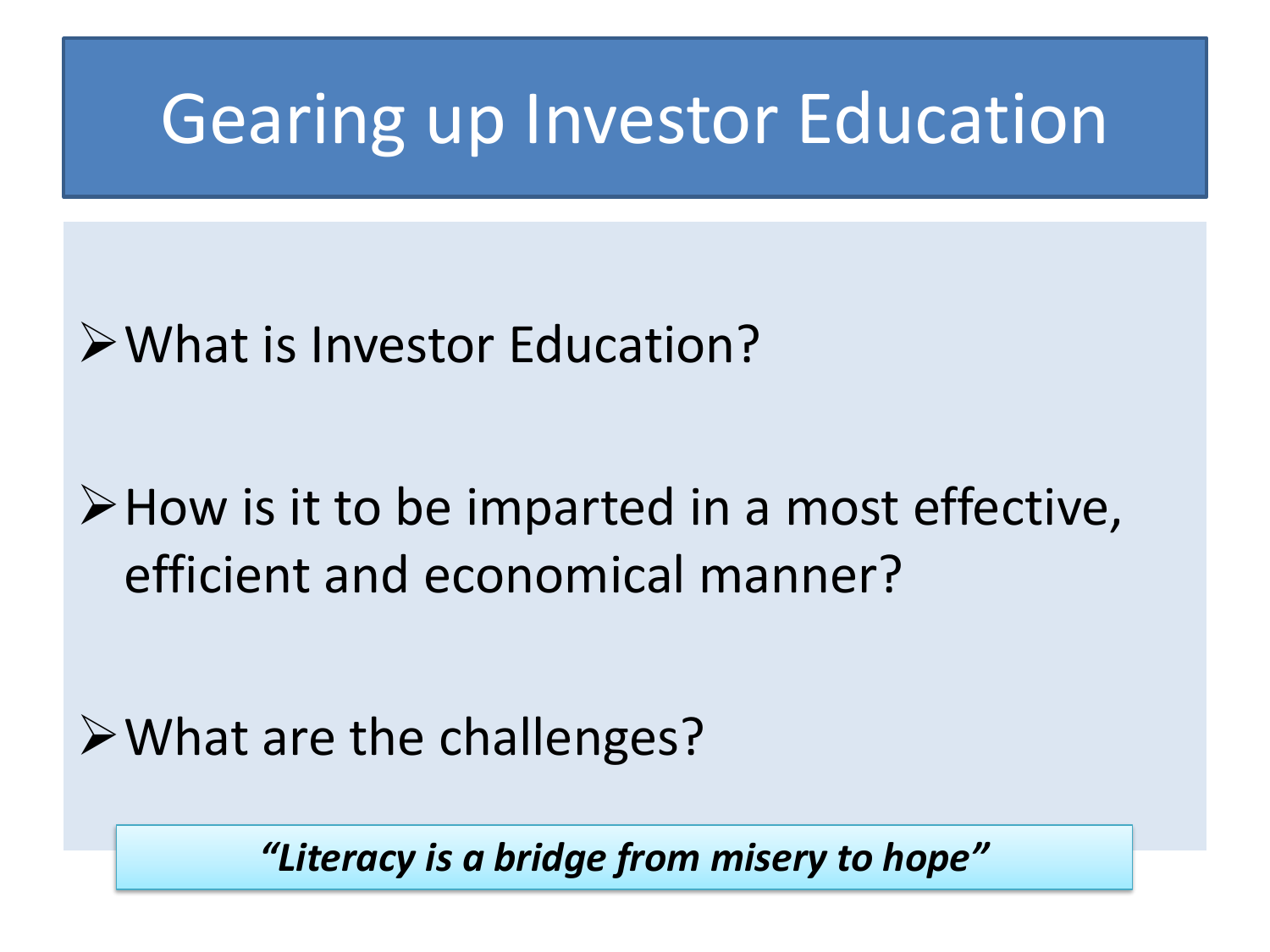### About Investor Education

- Investor Education means educating, guiding & spreading awareness among Investors regarding:
	- Rights & Obligations
	- Investor Grievances Redressal Mechanism
	- Informed Decision
	- Product Information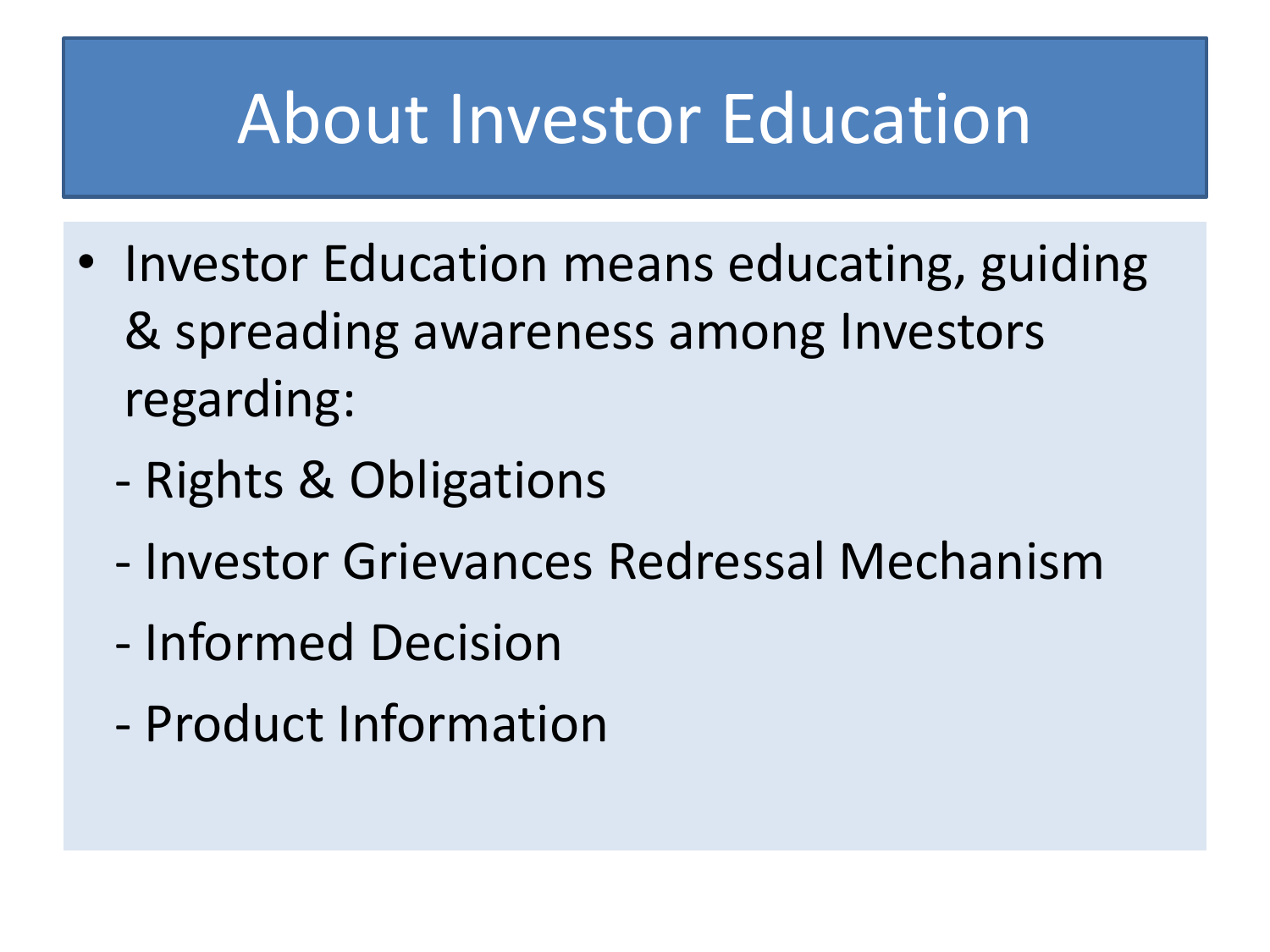# Impartation of Investor Education

Effective **Exercise Efficient Exercise** Economical

 $\checkmark$  Clarity

- $\checkmark$  Short & Simple
- $\checkmark$  Relates to general Investor
- Cover all class of Investors
- $\checkmark$  Examples and Facts & Figures
- $\checkmark$  Connection & Conviction with audience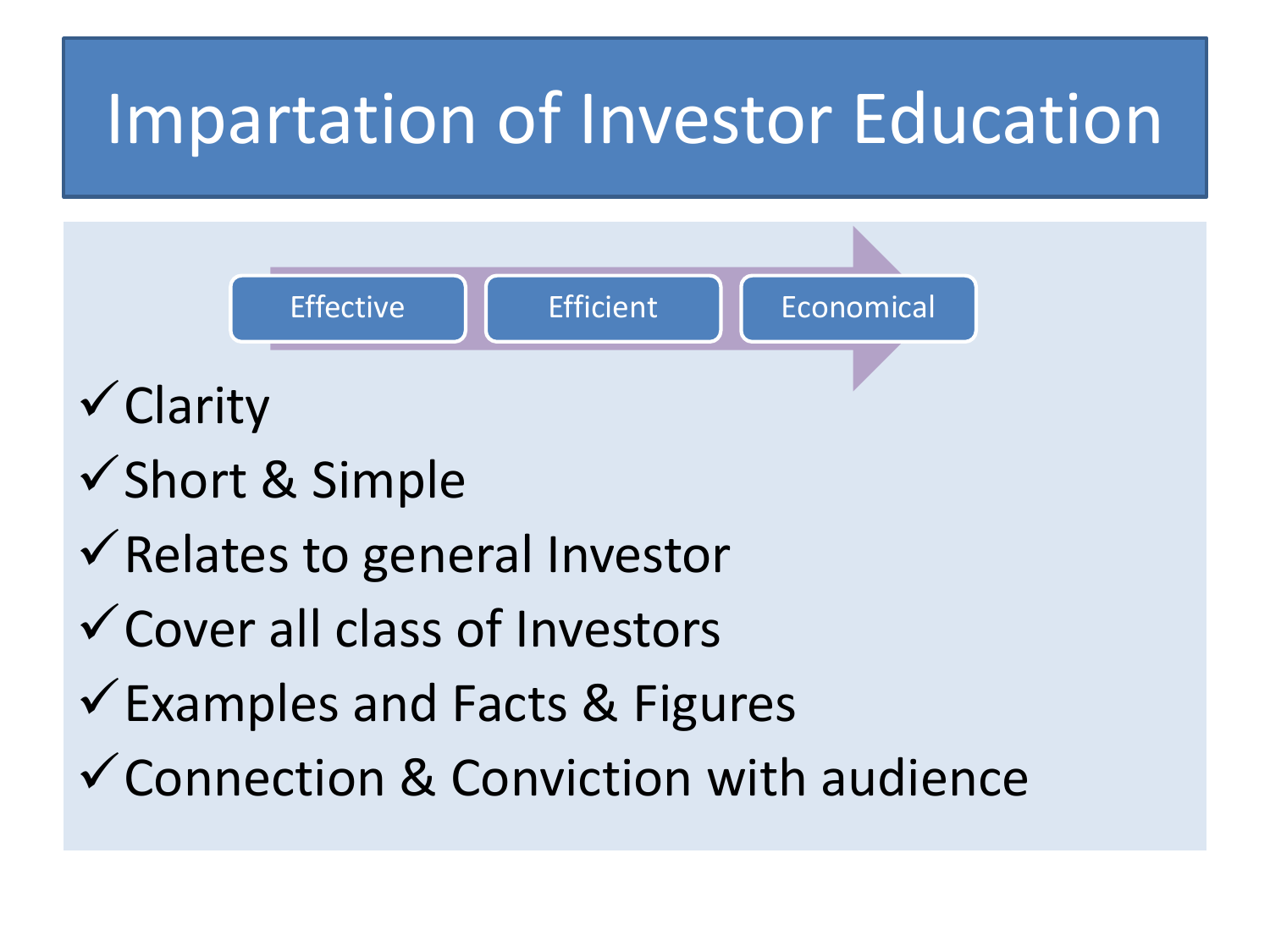# Challenges to Investor Education

- **Resources**
- Supply Push Vs. Demand Push
- Whether informed investor performs better
- Behavior of Financial Market
- Short Term Investment Vs. Long term Investment
- Direct Investment Vs. Mutual Funds
- Role of Wealth Managers
- Level Playing fields across all investment class.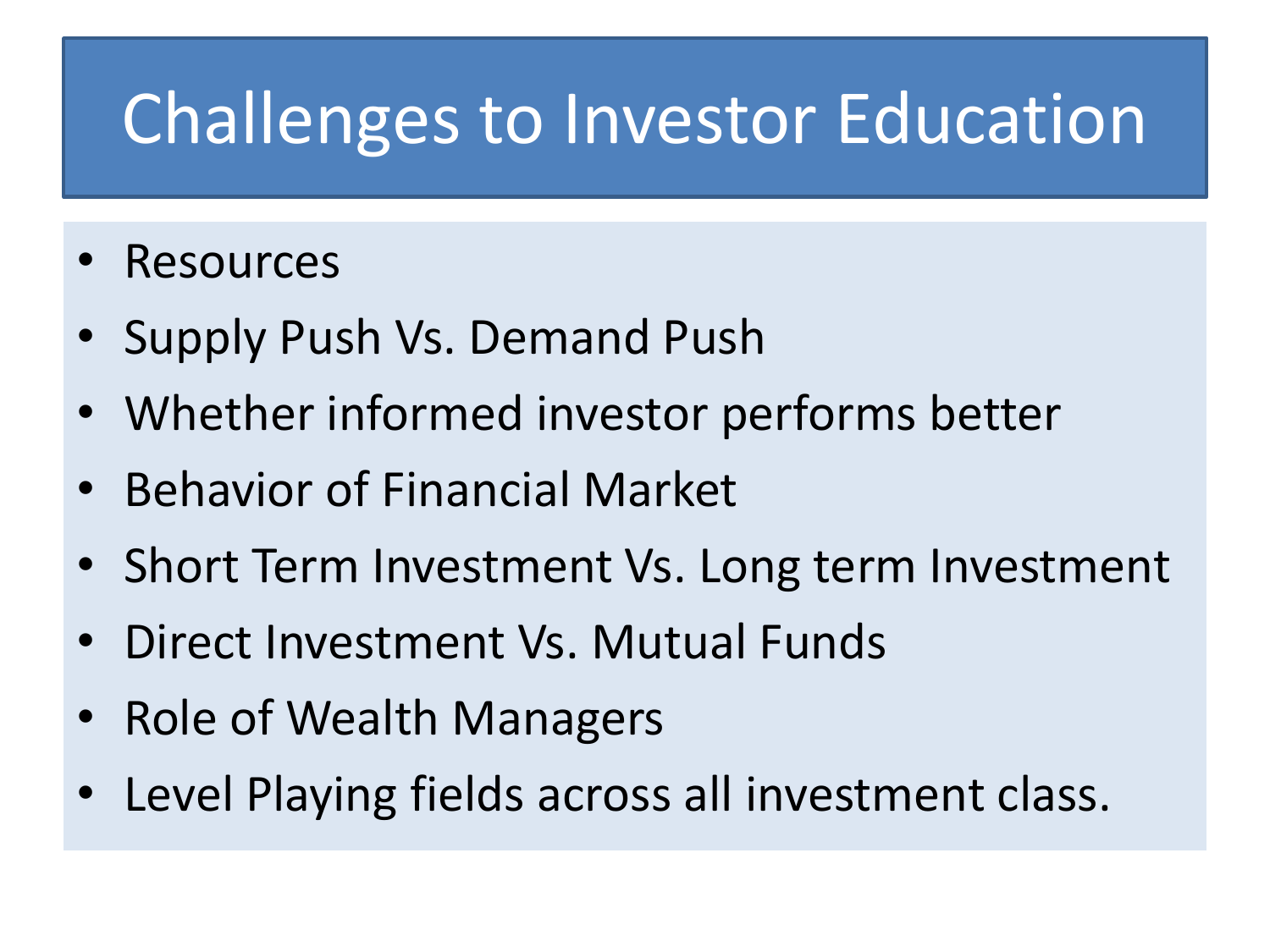### Key Pillars of Investor Protection

### Self **Discipline**

Market **Discipline**  Regulatory Discipline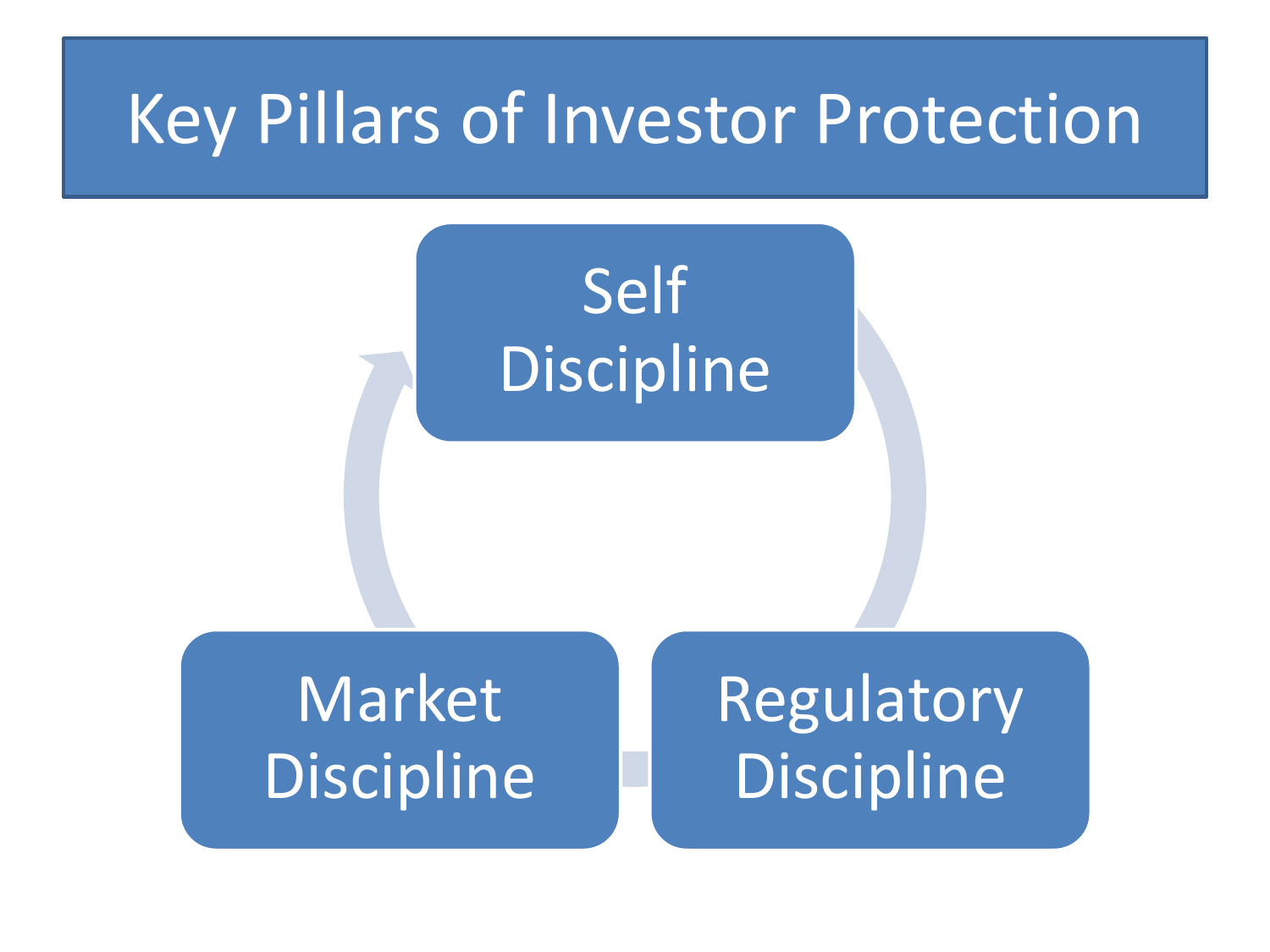#### Self Discipline

- Poor corporate Governance
- Unethical Conduct
- Lack of **Transparency**
- Poor Disclosure
- Greed & Fear

#### Regulatory **Discipline**

- Inadequate Oversight
- Regulatory gaps
- Inadequate education
- Structural impediments

#### Market Discipline

- Information Asymmetric
- Education & Awareness
- Failure of gatekeepers
- Conflict issues role of watchdog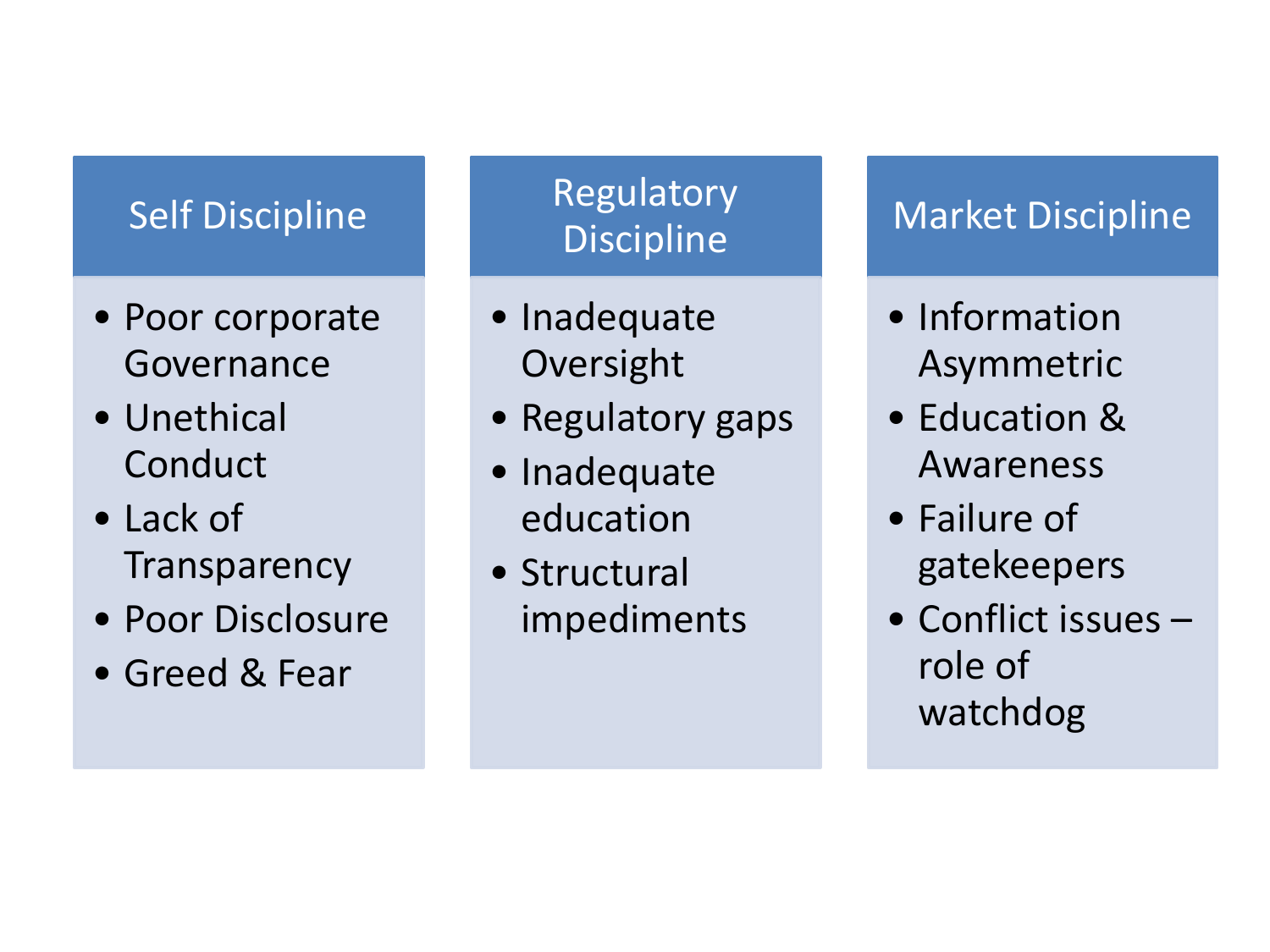### Extra tools for Investor Protection

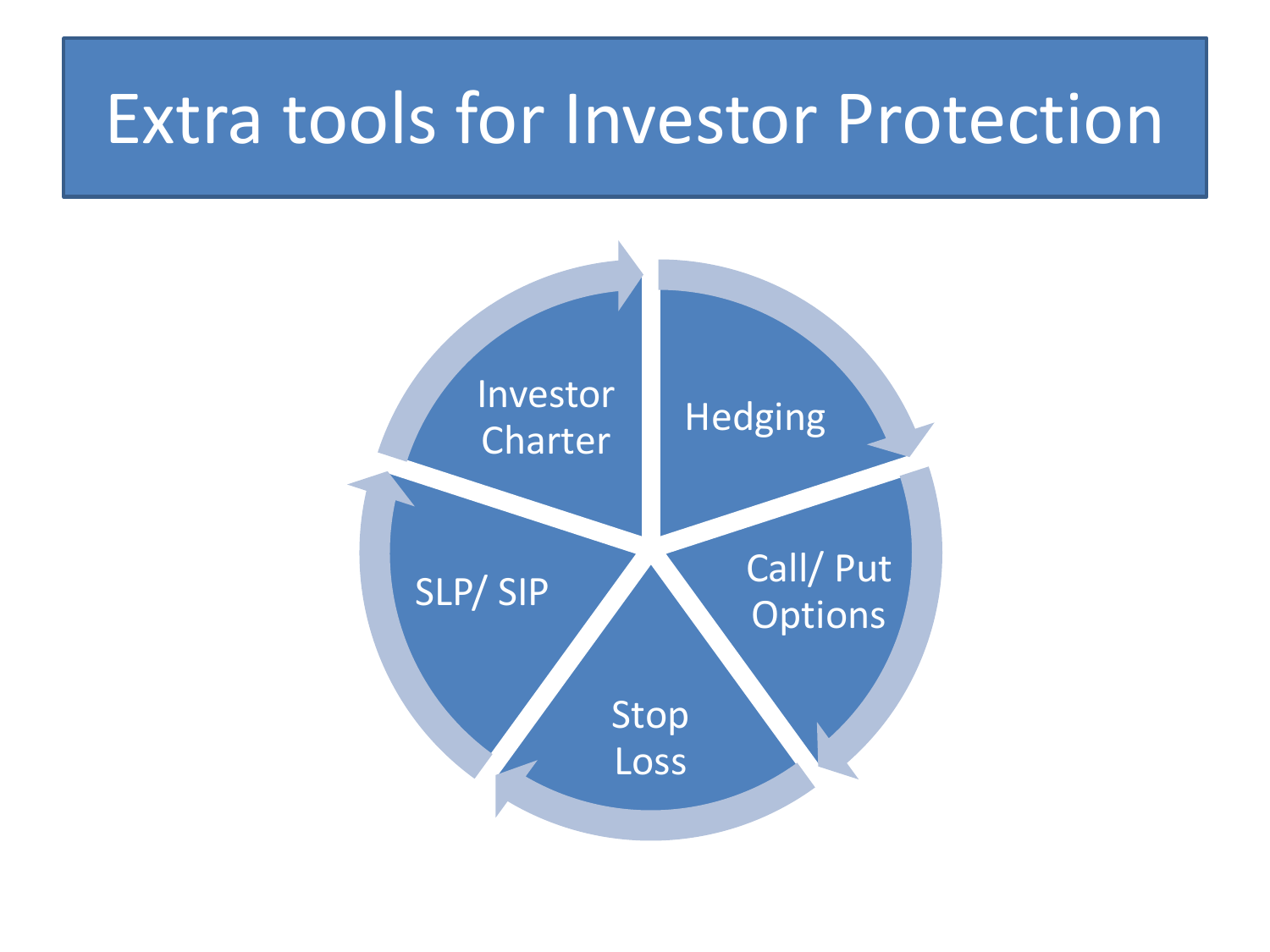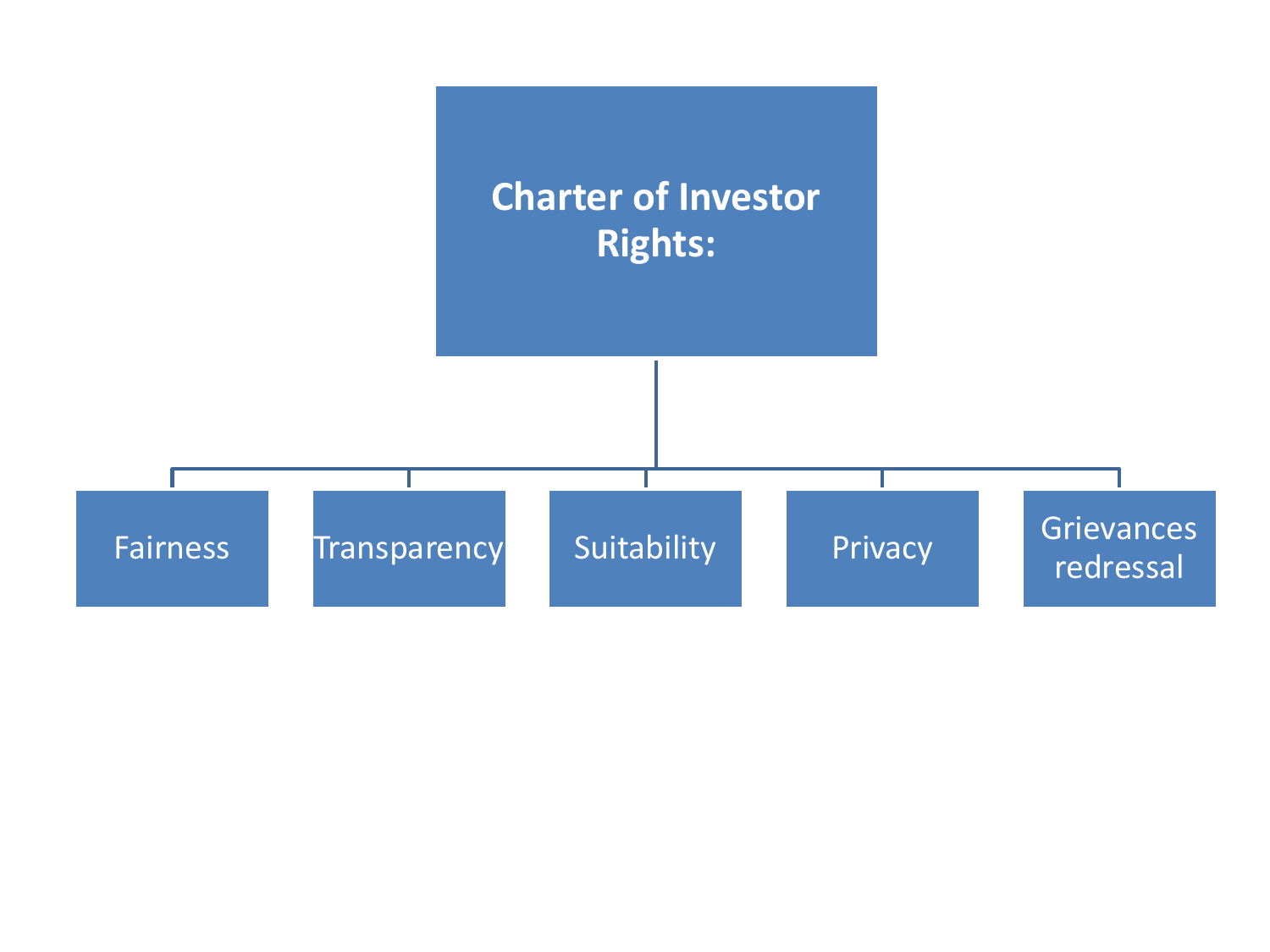### Obligation on Market Intermediaries

#### Pre Sale

- Know your Client requirement
- Ensure Product suitability
- Product & Risk **Disclosure**
- Advertising Guidelines
- Competent representatives
- Conflict of Interest

#### Point of Sale

- Disclosure
- Product Suitability
- Sales Practice

#### Post Sale

- Continuous disclosure
- Prompt Service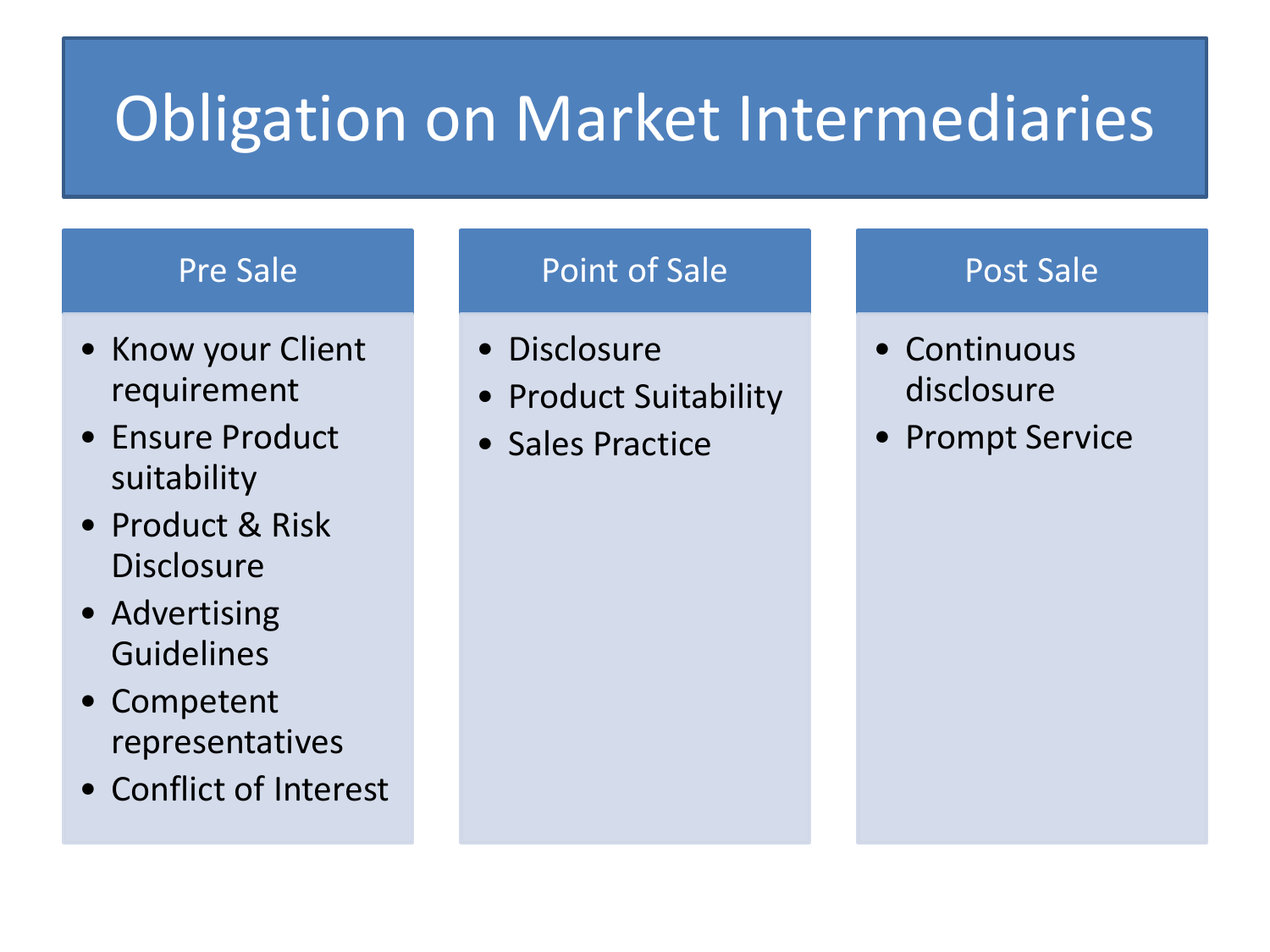# Obligation on Investors

- Do's and Don'ts which Investor is expected to follow
- Timely & frequently settlement of accounts
- Tracking unauthorized trades
- Let not greed make you an easy prey
- Beware of the grey market
- Hearsays or tips are not the best way of investment
- There is nothing like assured return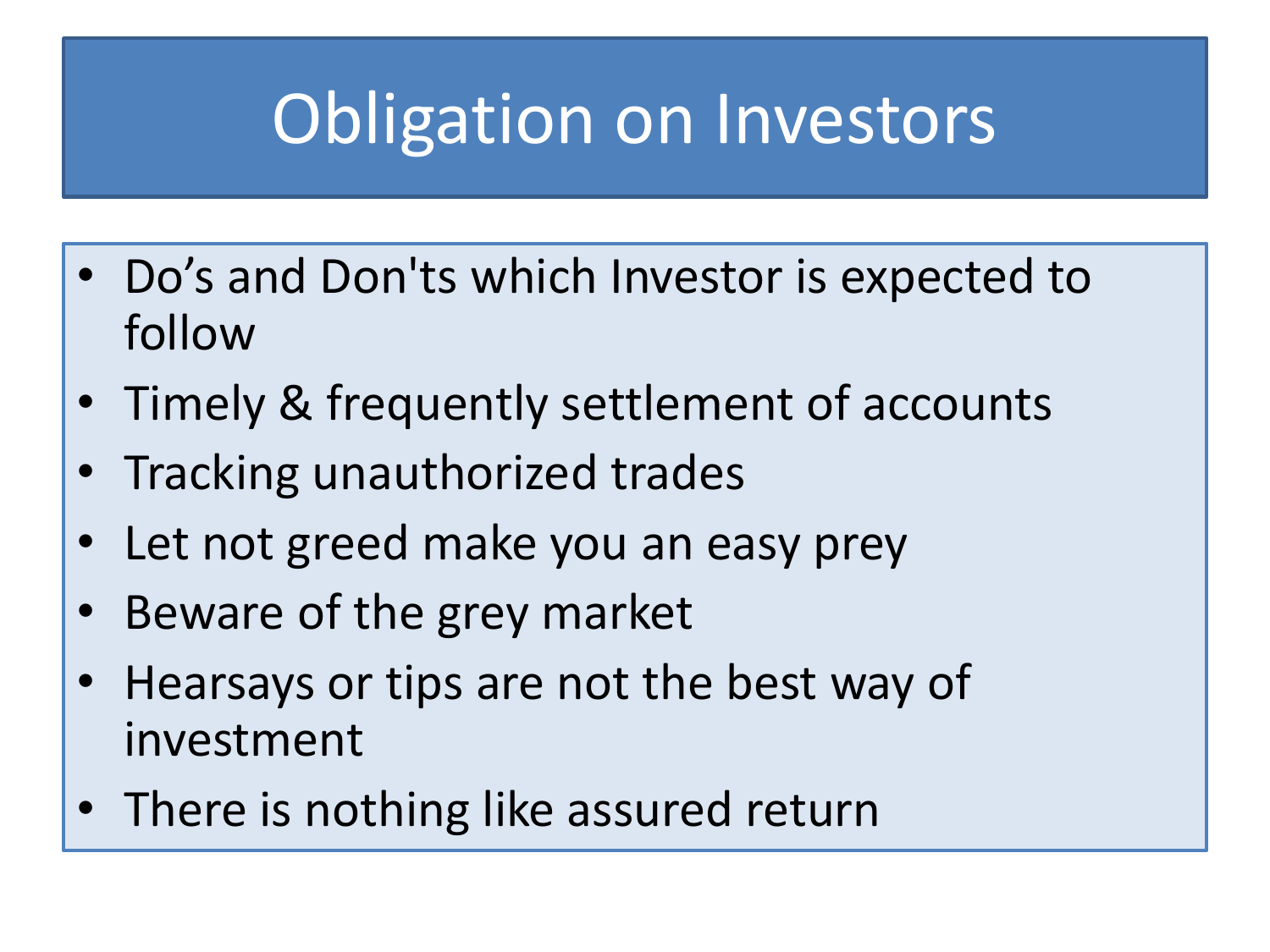### Expectations from Regulators

- Mass media campaign
- Awareness of Class rights
- Encouragement of Proxy advisory Services
- Encouragement for Class Action
- Training to market participants
- Surveillance and prompt action
- Disgorgement of unethical profits